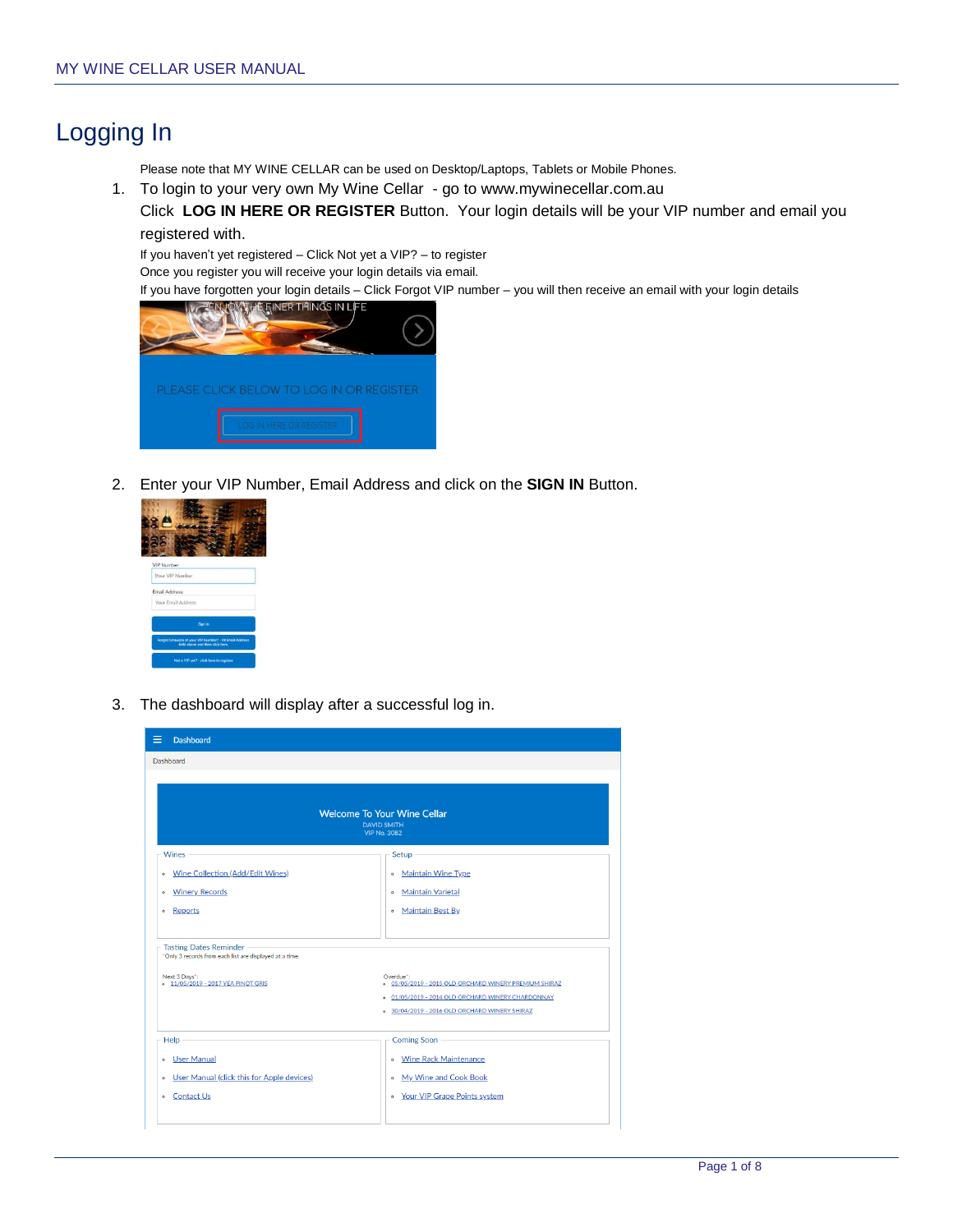### Adding A New Wine Record

Click on the **Wine Collection (Add/Edit Wines) Link** from the Dashboard.



The **Wine Collection Folder** comes up.

This contains all wines that you will enter and maintain in the system.

| <b>Wine Collection</b>                      |                                        |          |                       |                 |        |                     |  |  |
|---------------------------------------------|----------------------------------------|----------|-----------------------|-----------------|--------|---------------------|--|--|
| <b>Wine Collection</b><br>Dashboard         |                                        |          |                       |                 |        |                     |  |  |
| <b>Back To</b><br>◢<br><b>Previous Page</b> | м<br><b>Add New</b><br>Wine            | Q Search |                       |                 |        |                     |  |  |
| <b>Wine Name</b>                            |                                        |          | $\triangle$ Wine Type | <b>Ouantity</b> | Rating | <b>Next Tasting</b> |  |  |
|                                             | 2015 OLD ORCHARD WINERY PREMIUM SHIRAZ |          | <b>SHIRAZ</b>         | 20              | 80     | 10/05/2019          |  |  |
| 2016 OLD ORCHARD WINERY SHIRAZ              |                                        |          | <b>SHIRAZ</b>         | 11              | 60     | 30/04/2019          |  |  |

- Click on the **Add New Wine Button** to create a new record.
	- o You will be prompted to enter the Wine Name. You will then be presented with the New Wine Record Page in Edit Mode.

| <b>Previous Page</b><br>Wine             | Q Search<br><b>Millenge</b> Three-      | Quantity                                                      | Dation          |  |
|------------------------------------------|-----------------------------------------|---------------------------------------------------------------|-----------------|--|
| Wine Name<br>2014 OLD ORCHARD WINERY CH. | <b>Add New Wine</b>                     |                                                               | ×               |  |
| 2015 OLD ORCHARD WINERY PRE              | Enter Wine Name (Maximum 60 characters) |                                                               |                 |  |
| 2016 OLD ORCHARD WINERY SHI              | 2014 YEA PINOT GRIS                     |                                                               |                 |  |
| 2017 YEA PINOT GRIS                      | OK                                      | Cancel                                                        |                 |  |
|                                          |                                         |                                                               |                 |  |
|                                          |                                         |                                                               |                 |  |
|                                          |                                         | Ξ<br><b>New Wine Record</b>                                   |                 |  |
|                                          |                                         | Wine Collection<br>Dashboard                                  | New Wine Record |  |
|                                          |                                         | <b>4</b> Back To<br>$\checkmark$ Save<br><b>Previous Page</b> |                 |  |
|                                          |                                         | General Information                                           |                 |  |
|                                          |                                         | Wine Name<br>2014 YEA PINOT GRIS                              |                 |  |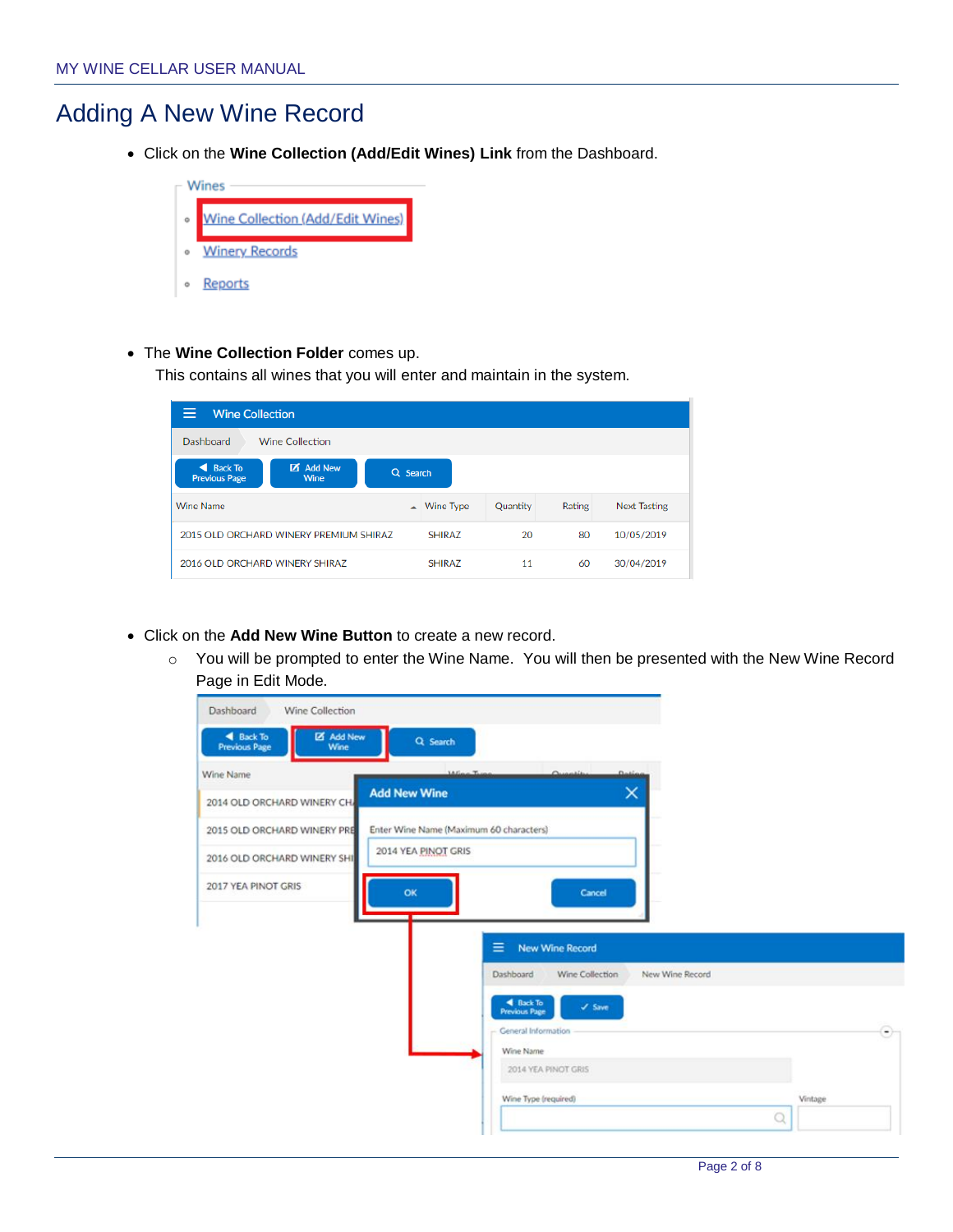- o The Fields with the **Magnifying Glass Icon** are populated by selecting from a lookup list.
	- **EXEC** Clicking on the Magnifying Glass brings up the selection list.

|                      | <b>Wine Type Lookup List</b> |                          |
|----------------------|------------------------------|--------------------------|
|                      | CHARDONNAY                   |                          |
| Wine Type (required) | MERLOT                       |                          |
|                      | PINOT                        |                          |
|                      | SHIRAZ                       |                          |
|                      | SPARKLING RED                |                          |
|                      | Cancel<br>OK                 | <b>Add New</b><br>Search |

**The lookup list allows you to add new choices.** 

| <b>Wine Type Lookup List</b> |    |        |        |                |
|------------------------------|----|--------|--------|----------------|
| CHARDONNAY                   |    |        |        |                |
| MERLOT                       |    |        |        |                |
| PINOT                        |    |        |        |                |
| SHIRAZ                       |    |        |        |                |
| SPARKLING RED                |    |        |        |                |
|                              | OK | Cancel | Search | <b>Add New</b> |

o Click on the **Save Button** to SAVE the latest entries/changes you have made to the wine record.

| ◀ Back To<br><b>Previous Page</b> | $\checkmark$ Save |
|-----------------------------------|-------------------|
| - General Information             |                   |
| Wine Name                         |                   |
| 2014 YEA PINOT GRIS               |                   |
| Wine Tyne (required)              |                   |

- o Once the record is saved, it is then displayed in **Read Mode**. In read mode you can only do the following:
	- 1. Add, replace, remove Photo

 $\overline{\phantom{a}}$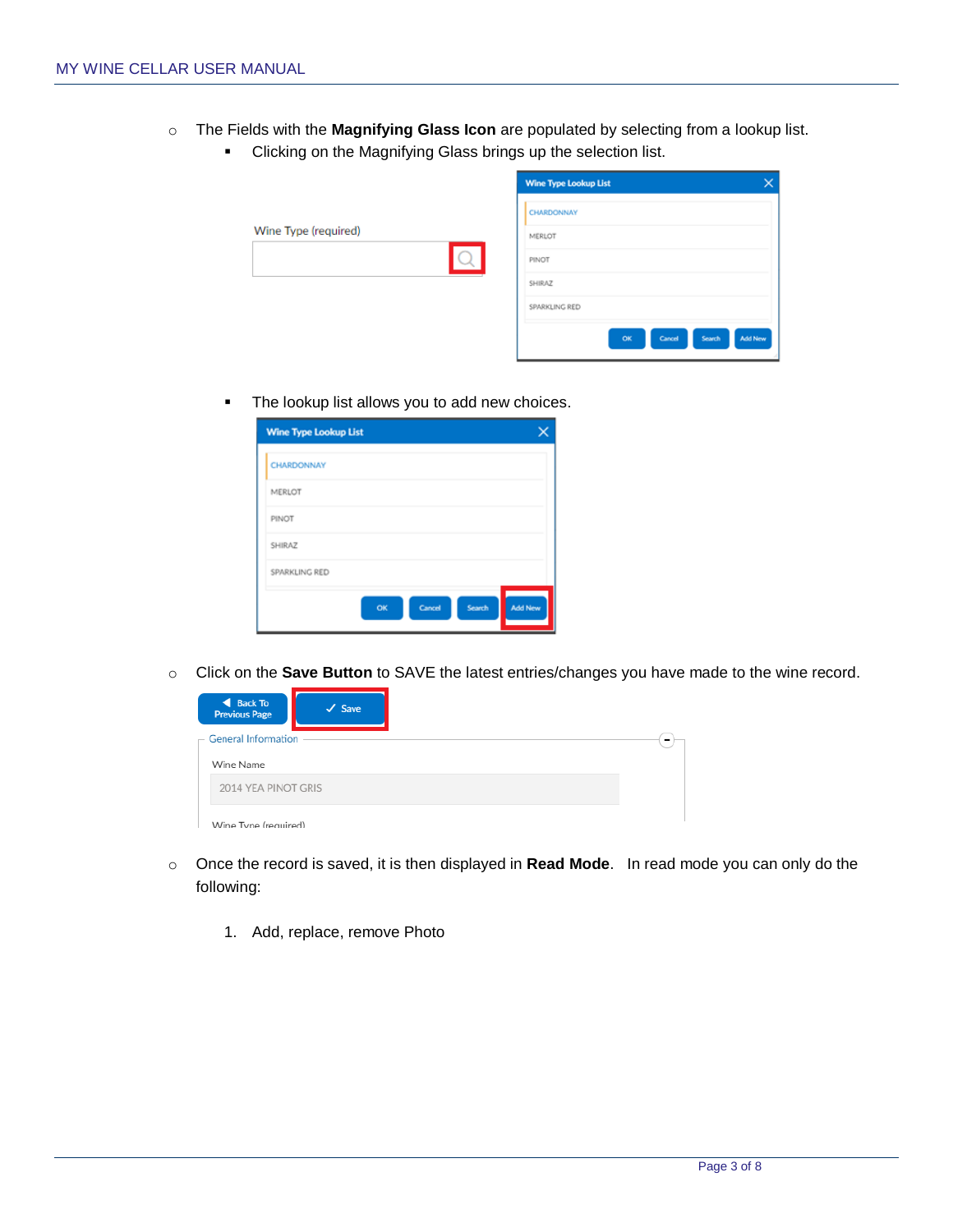

o Click on the **Back To Previous Page Button** to go back to the list of wines. The new wine record you created will now be displayed in that list.

| Wine Collection<br>Dashboard             | 2014 OLD ORCHARD WINERY CHARDONNAY                                               |            |                |                     |
|------------------------------------------|----------------------------------------------------------------------------------|------------|----------------|---------------------|
| <b>4</b> Back To<br><b>Previous Page</b> | <b>区</b> Edit<br>D Upload Photo                                                  |            |                |                     |
|                                          | Dashboard<br>Wine Collection                                                     |            |                |                     |
|                                          | <b>Z</b> Add New<br><b>4</b> Back To<br>Q Search<br><b>Previous Page</b><br>Wine |            |                |                     |
|                                          | Wine Name                                                                        | Mine Type  | Quantity       | Rating Next Tasting |
|                                          | 2014 OLD ORCHARD WINERY CHARDONNAY                                               | CHARDONNAY | $\overline{z}$ | 100                 |
|                                          | 2015 OLD ORCHARD WINERY PREMIUM SHIRAZ                                           | SHIRAZ     | 20             | 10/05/2019<br>80    |

# Editing Existing Wine Records

From the **Wine Collection Folder,** click on the row of the wine record you wish to edit.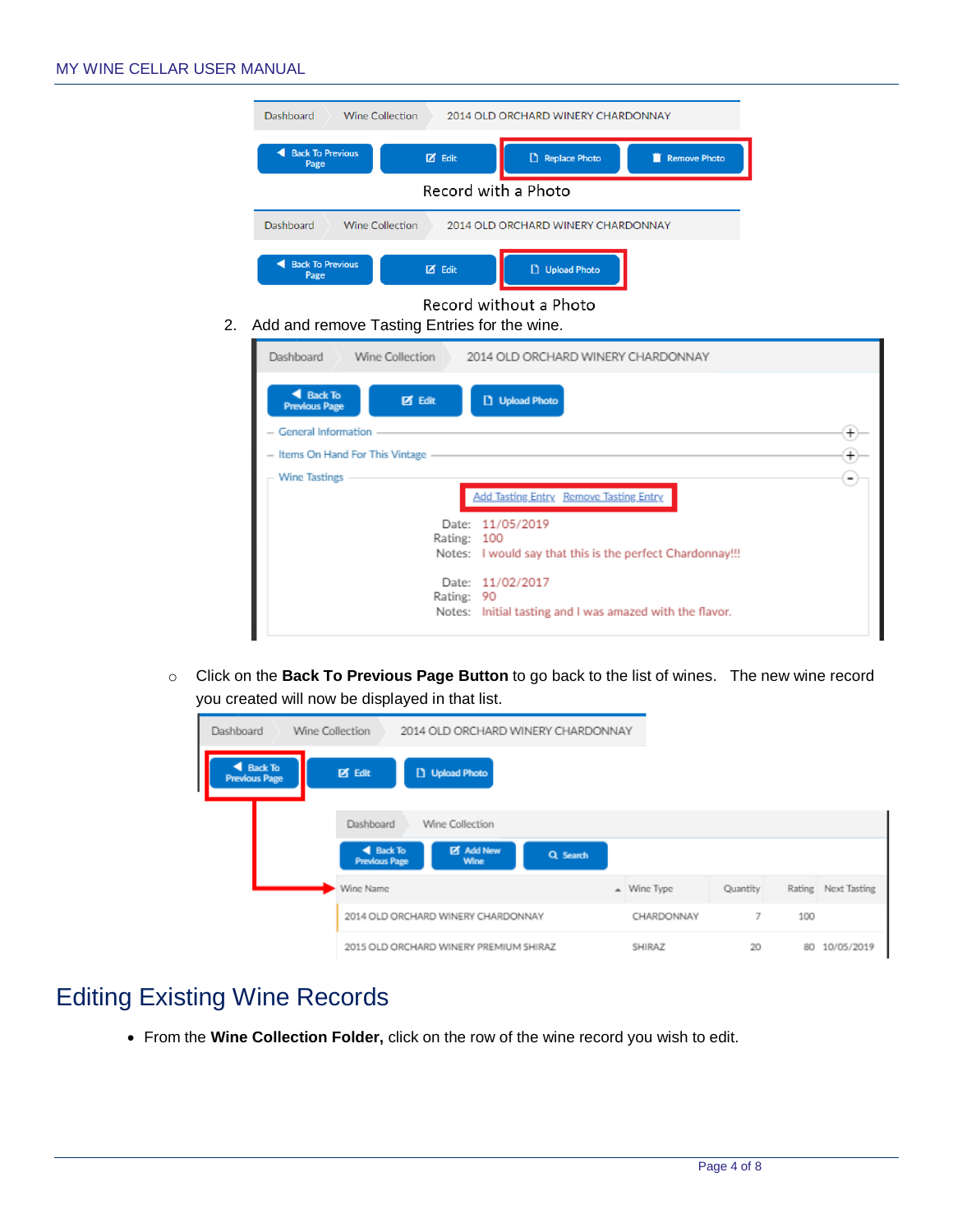#### MY WINE CELLAR USER MANUAL

| Wine Collection<br>Dashboard                                                            |               |          |                        |
|-----------------------------------------------------------------------------------------|---------------|----------|------------------------|
| <b>4</b> Back To<br><b>Z</b> Add New<br>Q Search<br><b>Previous Page</b><br><b>Wine</b> |               |          |                        |
| Wine Name                                                                               | ▲ Wine Type   | Quantity | Next Tasting<br>Rating |
| 2014 OLD ORCHARD WINERY CHARDONNAY                                                      | CHARDONNAY    |          | 100                    |
| 2015 OLD ORCHARD WINERY PREMIUM SHIRAZ                                                  | <b>SHIRAZ</b> | 20       | 10/05/2019<br>80       |

Click on the **Edit Button** to put the record in Edit Mode.

| ◀ Back To<br><b>Previous Page</b> | <b>IZ Edit</b>  | <b>D</b> Upload Photo |                                    |
|-----------------------------------|-----------------|-----------------------|------------------------------------|
| Dashboard                         | Wine Collection |                       | 2014 OLD ORCHARD WINERY CHARDONNAY |

The Edit Mode also has the **Remove Button** for you to delete it from the system.

| Dashboard                                | Wine Collection |        | 2014 OLD ORCHARD WINERY CHARDONNAY |
|------------------------------------------|-----------------|--------|------------------------------------|
| <b>4</b> Back To<br><b>Previous Page</b> | $J$ Save        | Delete |                                    |

# Adding/Editing/Deleting Winery Records

- Maintenance of The Winery Records allows you to add, edit, and delete Wine Records.
- Winery Records are accessed through the **Winery Records Link** from the Dashboard.



Information from the Winery Record shows the Winery Information Data connected to the Wine Record.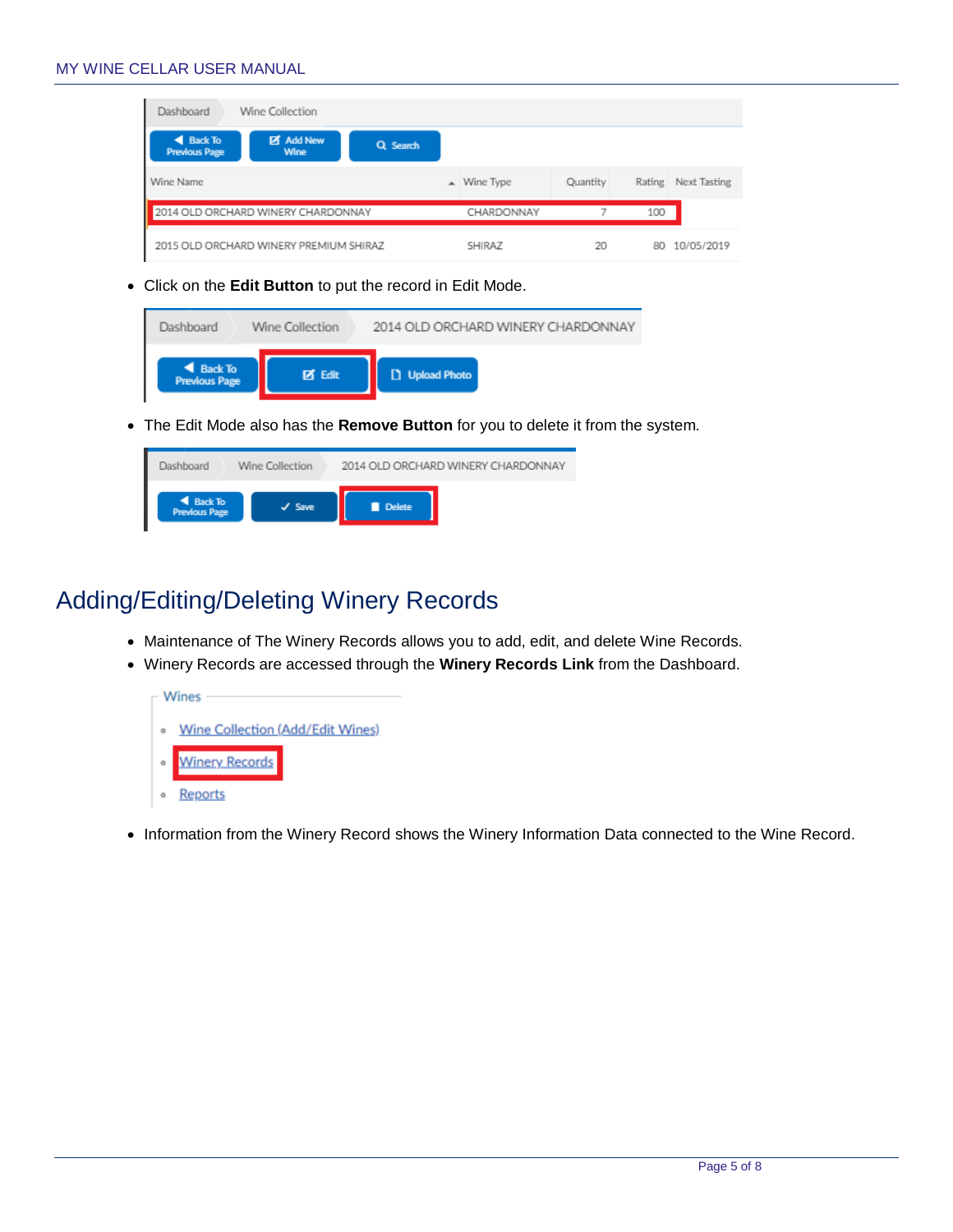#### MY WINE CELLAR USER MANUAL

| Dashboard                         | Wine Collection                                                                  | 2014 OLD ORCHARD WINERY CHARDONNAY                                                                    |                        |                                                    |                                                                                                 |       |
|-----------------------------------|----------------------------------------------------------------------------------|-------------------------------------------------------------------------------------------------------|------------------------|----------------------------------------------------|-------------------------------------------------------------------------------------------------|-------|
| <b>4</b> Back To Previous<br>Page |                                                                                  | <b>区</b> Edit<br>D Upload Photo                                                                       | ≡                      | THE OLD ORCHARD WINERY                             |                                                                                                 |       |
| <b>General Information</b>        | $Vintax^2$ $2014$                                                                | Name: 2014 OLD ORCHARD WINERY CHARDONNAY<br>Type: CHARDONNAY                                          | Dashboard              | Winery Records                                     | THE OLD ORCHARD WINERY                                                                          |       |
|                                   | Bottle's Barcode:                                                                | Winery Name: THE OLD ORCHARD WINERY                                                                   |                        | <b>4</b> Back To Previous<br>Page                  | <b>Z</b> Edit                                                                                   |       |
|                                   | Varietal:<br>Alcohol %:<br>Blend:<br><b>Blend Details:</b><br>Other Information: | Photograph: No Photo Uploaded                                                                         |                        | <b>General Information</b><br>Name:<br>Wine Maker: | THE OLD ORCHARD WINERY<br><b>Tony Pelosi</b><br>Winery Notes: Made in Tony's winery at Glenburn | $(-)$ |
| - Wine Tastings -                 | - Items On Hand For This Vintage -                                               |                                                                                                       | <b>Address</b>         | Suburb:<br>State:<br>Post Code: 3152               | Address: 59 Old Orchard Drive<br>Wantirna South<br><b>VIC</b><br>Country: Australia             | $(-)$ |
| Winery Information                |                                                                                  | Winery Name: THE OLD ORCHARD WINERY                                                                   |                        |                                                    | Region: Yarra Valley                                                                            |       |
|                                   | Wine Maker: Tony Pelosi                                                          | Winery Notes: Made in Tony's winery at Glenburn                                                       | <b>Contact Details</b> |                                                    | Phone: 0488171775                                                                               | $(-)$ |
|                                   | State: VIC<br>Post Code: 3152                                                    | Address: 59 Old Orchard Drive<br>Suburb: Wantirna South<br>Country: Australia<br>Region: Yarra Valley |                        | Email:<br>Website:                                 | david@dsassoc.com.au<br>www.yeawcb.com.au                                                       |       |
|                                   | Email:<br>Website:                                                               | Phone: 0488171775<br>david@dsassoc.com.au<br>www.yeawcb.com.au                                        |                        |                                                    |                                                                                                 |       |

# Adding/Editing/Deleting Lookup Lists

 The lookup lists used for the "Wine Type", "Varietal" and "Best By" fields of the Winery Record are also maintained in the **Setup Section** of the Dashboard.



This section allows addition and deletion of choices from the lists.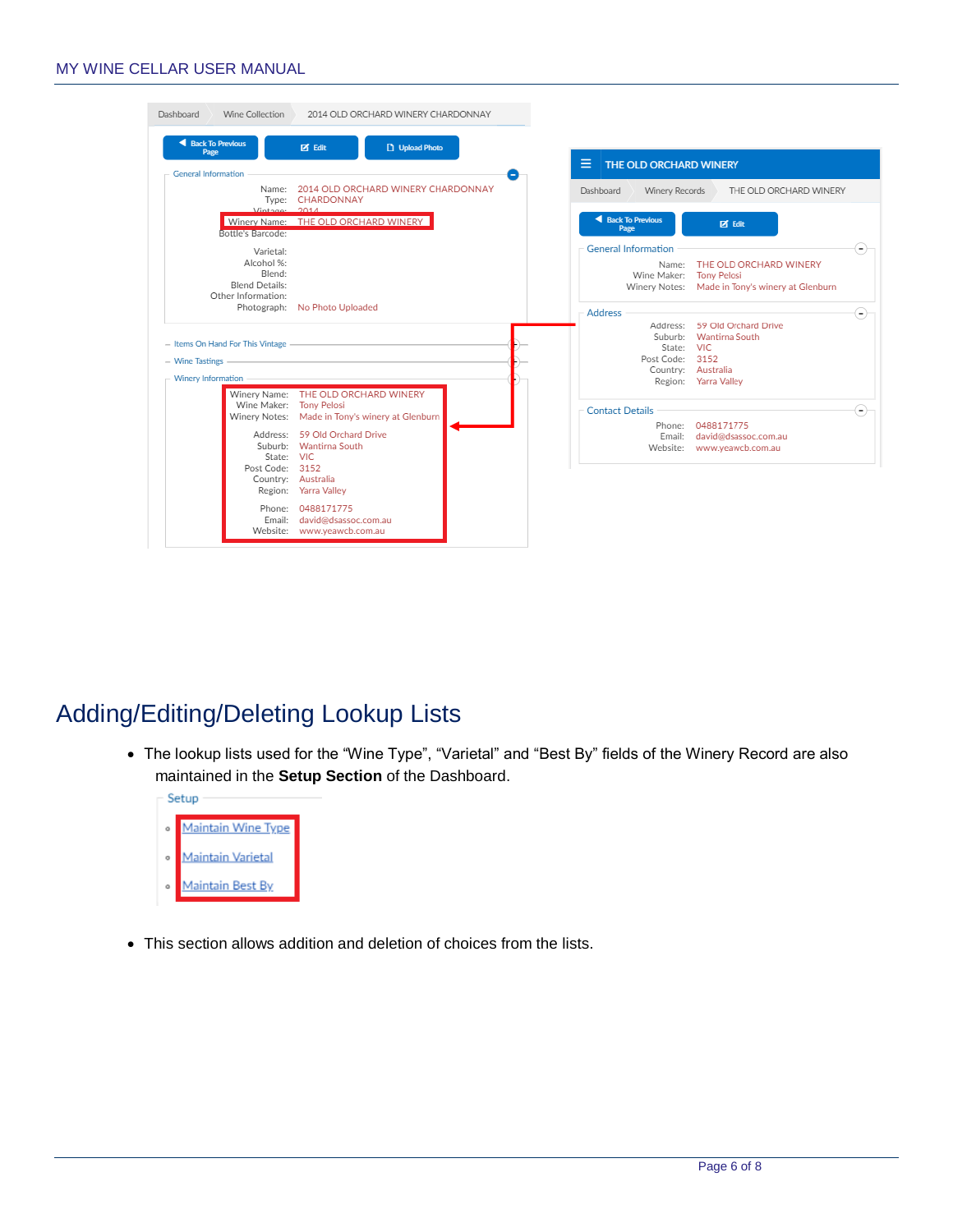| Dashboard<br>Maintain Wine Type                   |            |  |
|---------------------------------------------------|------------|--|
| <b>Back To Previous</b><br>◢<br>Page<br>Wine Type |            |  |
| <b>Delete</b>                                     | CHARDONNAY |  |
| <b>Delete</b>                                     | MERLOT     |  |
| <b>Delete</b>                                     | PINOT      |  |

# **Reports**

Click on the **Reports Link** from the Dashboard.



Different reports are available for use.

| <b>Wine Type Report</b>                                                  |                                                                      |                                      |
|--------------------------------------------------------------------------|----------------------------------------------------------------------|--------------------------------------|
| Dashboard                                                                | Wine Type Report                                                     |                                      |
| <b>4</b> Back To<br><b>Previous Page</b><br><b>Report Output Options</b> |                                                                      |                                      |
|                                                                          | Enable this if using Apple device with Active Pop-Up Blocker Setting |                                      |
| Wine Type Report                                                         |                                                                      |                                      |
| Wine Type                                                                | All Wine Types                                                       | <b>Generate Report</b><br>۰<br>(PDF) |
| <b>Wine Tasting Report</b>                                               |                                                                      |                                      |
| Wine Name                                                                | All Wine Names                                                       | <b>Generate Report</b><br>(PDF)      |